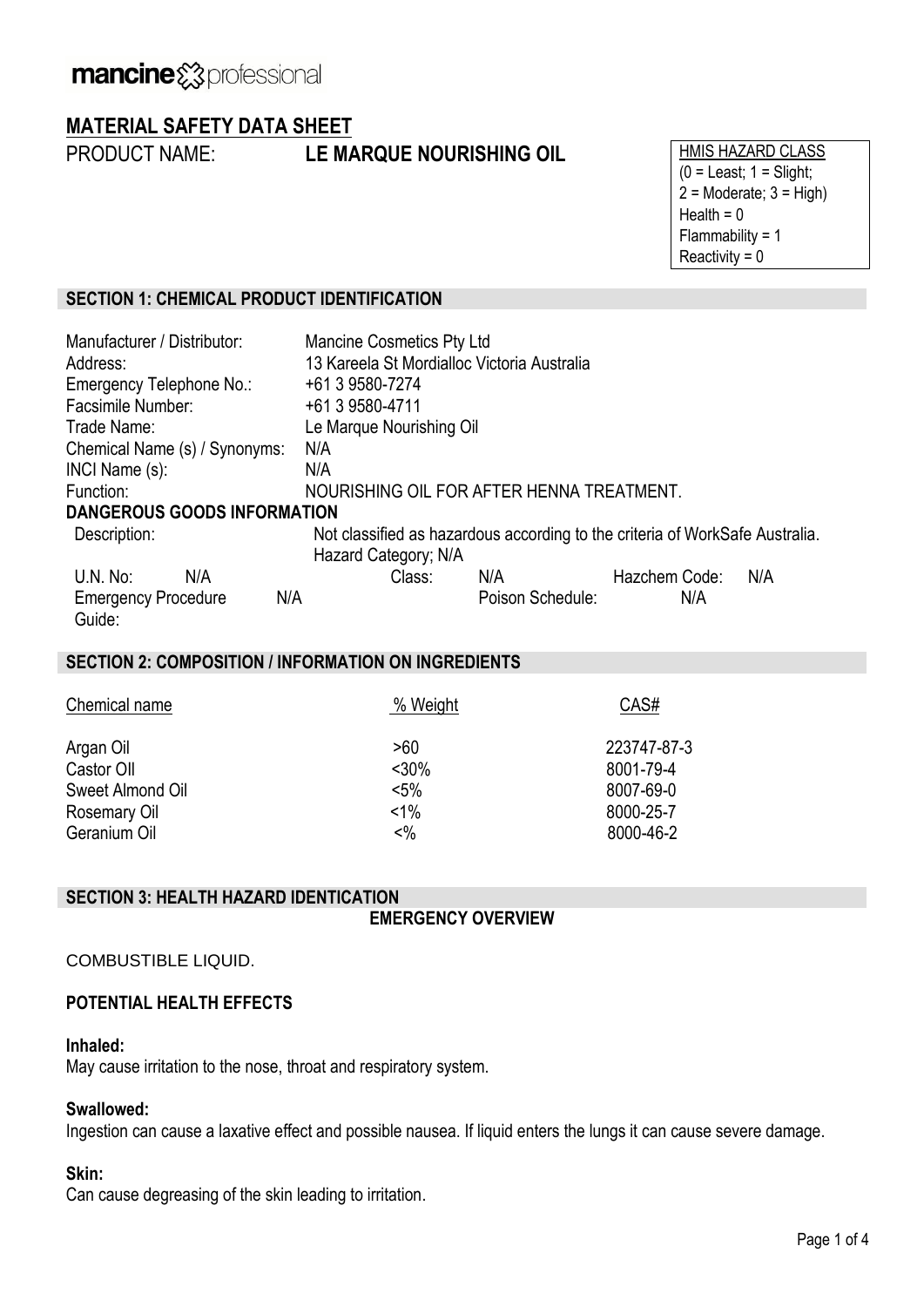# **MATERIAL SAFETY DATA SHEET**

PRODUCT NAME: **LE MARQUE NOURISHING OIL**

### **Eye:**

Minimal eye irritation may occur on short term contact with liquid, mist or vapour.

### **Chronic Exposure:**

Prolonged or repeated skin contact with this substance may lead to dermatitis.

#### **SECTION 4: FIRST AID MEASURES**

| <b>EFFECTS AND SYMPTOMS</b><br>Effects of Over-Exposure: | N/A                                                                                                                                                                                                                               |
|----------------------------------------------------------|-----------------------------------------------------------------------------------------------------------------------------------------------------------------------------------------------------------------------------------|
| Medical Conditions Aggravated by<br>Exposure:            | N/A                                                                                                                                                                                                                               |
| Primary Route(s) of Entry:                               | Absorption, Inhalation, Ingestion, Eye                                                                                                                                                                                            |
| <b>EMERGENCY FIRST AID</b>                               |                                                                                                                                                                                                                                   |
| Eye Contact:                                             | Immediately flush eyes with large amounts of water for at least 15 minutes.<br>If irritation develops seek medical advice immediately.                                                                                            |
| <b>Skin Contact:</b>                                     | Immediately flush skin with plenty of water for at least 15 minutes. Remove<br>contaminated clothing and shoes. If irritation persists get medical attention.<br>Wash clothing before reuse. Thoroughly clean shoes before reuse. |
| Inhalation:                                              | Remove to fresh air. If not breathing, give artificial respiration. If breathing<br>is difficult, give oxygen. Get immediate medical attention.                                                                                   |
| Ingestion:                                               | Aspiration hazard. Seek medical attention immediately. If<br>swallowed, vomiting may occur spontaneously, but DO NOT<br>INDUCE. If vomiting occurs, keep head below hips to prevent<br>aspiration into lungs.                     |
|                                                          | In case of discomfort / irritation, discontinue use. If necessary, consult a physician.                                                                                                                                           |
| Advise to Doctor:                                        | This material presents a significant aspiration hazard which may produce<br>chemical pneumonitis.                                                                                                                                 |

#### **SECTION 5: FIRE FIGHTING MEASURES**

| <b>Fire/Explosion Hazard</b> | Combustible Liquid<br>If safe to do so, remove undamaged containers from fire area. |
|------------------------------|-------------------------------------------------------------------------------------|
| Flash Point (Closed Cup): C  | >120                                                                                |
| Flammable Limits LEL/UEL %:  | N/A                                                                                 |
| Autoignition temperature: C  | N/A                                                                                 |
| <b>Extinguishing Media:</b>  | Fine water fog, foam, carbon dioxide or dry chemical.                               |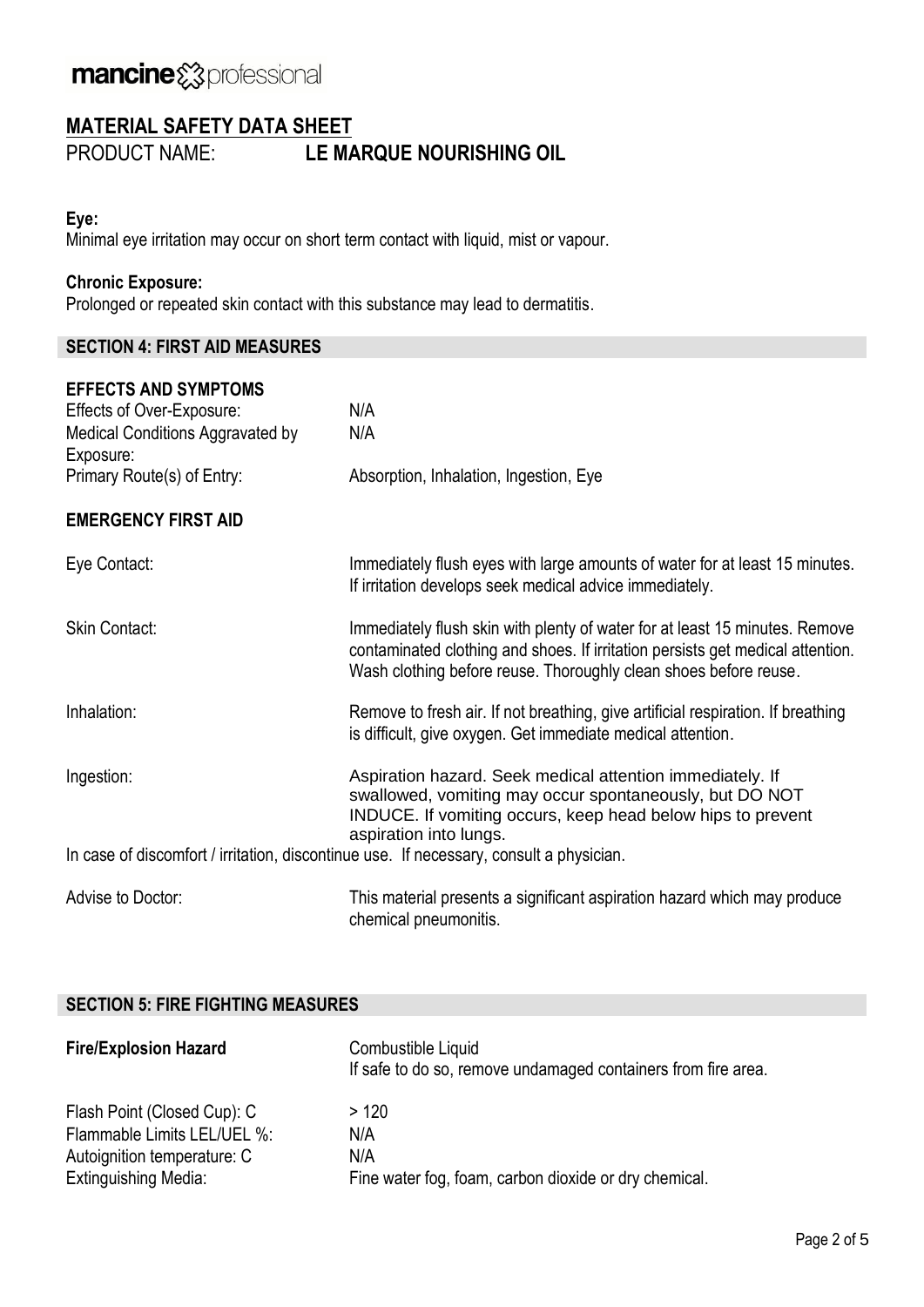# **MATERIAL SAFETY DATA SHEET**

PRODUCT NAME: **LE MARQUE NOURISHING OIL**

| Special Fire and Exposure Hazards: | Decomposes on heating emitting soot, smoke and produces carbon |
|------------------------------------|----------------------------------------------------------------|
|                                    | monoxide and carbon dioxide on burning.                        |

#### **SECTION 6: ACCIDENTAL RELEASE MEASURES**

| <b>Personal Precautions:</b>      | Evacuate all non-essential personnel.                                                                                                                                                                                                                                                                                                            |
|-----------------------------------|--------------------------------------------------------------------------------------------------------------------------------------------------------------------------------------------------------------------------------------------------------------------------------------------------------------------------------------------------|
| <b>Environmental Precautions:</b> | Slippery when spilt. Avoid accidents and clean up immediately.                                                                                                                                                                                                                                                                                   |
|                                   | Do not flush into sewers or natural waterways.                                                                                                                                                                                                                                                                                                   |
| Spill Response:                   | Contain and recover liquid when possible. Collect liquid in an appropriate<br>container or absorb with an inert material (e.g., vermiculite, dry sand,<br>earth), and place in a chemical waste container. Do not use combustible<br>materials, such as saw dust. Do not flush to sewer.<br>Then wash area down with detergent and excess water. |

| <b>SECTION 7: HANDLING AND STORAGE</b> |                                                                                                                                                                       |
|----------------------------------------|-----------------------------------------------------------------------------------------------------------------------------------------------------------------------|
| Packaging:                             | 50ml PET units                                                                                                                                                        |
| Handling:                              | Protect product from open flames, sources of heat, sources of<br>ignition and direct sunlight. Use personal protective equipment as<br>specified in Section 8         |
| Storage:                               | Store in a cool, dry place in its original container, and kept closed when not<br>in use. Do not store in direct sunlight. Store away from heat, sparks and<br>flame. |

## **SECTION 8: EXPOSURE CONTROL / PERSONAL PROTECTION**

| <b>Exposure Limits:</b>        | Occupational exposure limits<br><b>STEL</b><br>TWA                                                           |  |  |
|--------------------------------|--------------------------------------------------------------------------------------------------------------|--|--|
|                                | Oil mist, mineral<br>$10$ mg/m $3$<br>5mg/m3                                                                 |  |  |
| PERSONAL PROTECTION            |                                                                                                              |  |  |
| Eye Protection:                | Use Safety Glasses if splash potential exists. Avoid contact with eyes.                                      |  |  |
| <b>Skin Protection:</b>        | For multiple daily uses gloves are recommended to prevent repeated<br>contact. Avoid prolonged skin contact. |  |  |
| <b>Respiratory Protection:</b> | Not required under normal use conditions.                                                                    |  |  |
| Ventilation:                   | Natural ventilation should be adequate under normal use conditions                                           |  |  |

## **SECTION 9: PHYSICAL AND CHEMICAL PROPERTIES**

| Physical State $@$ 20 $°C$ :     | liquid                 | Boiling Point $(°C)$ :     | > 200     |
|----------------------------------|------------------------|----------------------------|-----------|
| Appearance / Colour:             | Clear liquid           | Vapor Density:             | N/A       |
| Odour:                           | Faint Rosmary/Geranium | Water Solubility:          | insoluble |
| Viscosity at $20^{\circ}$ C      | 15 cSt                 | Specific Gravity (Water=1) | 0.85      |
| Vapor pressure at $20^{\circ}$ C | $0.1$ mm $Hg$          | Solids Content:            | $>99\%$   |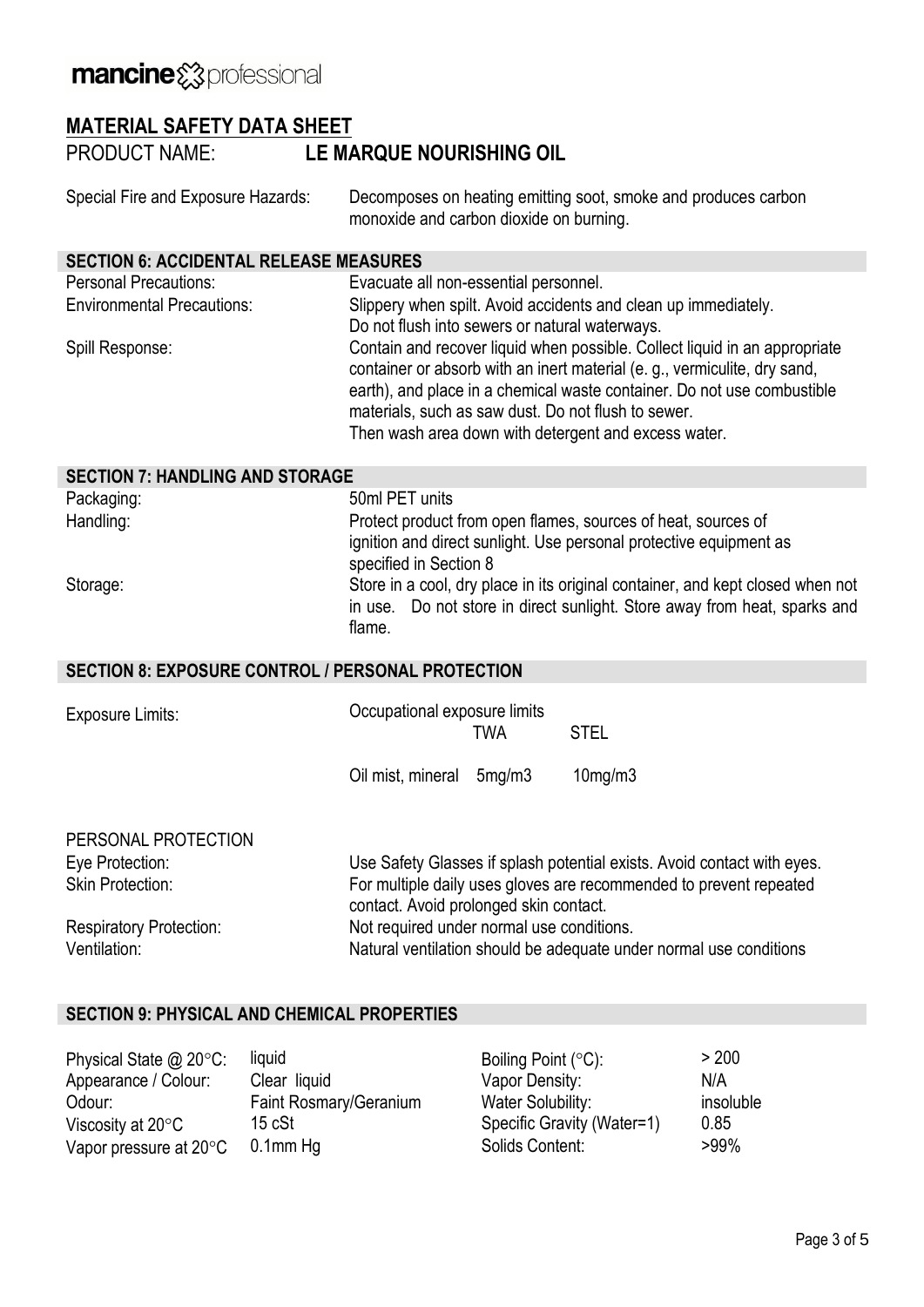## **MATERIAL SAFETY DATA SHEET**

PRODUCT NAME: **LE MARQUE NOURISHING OIL**

#### **SECTION 10: STABILITY AND REACTIVITY**

| <b>Chemical Stability:</b>     | Stable under normal conditions of use      |
|--------------------------------|--------------------------------------------|
| Hazardous Polymerisation:      | Will not occur                             |
| Conditions to avoid:           | Strong heat, flames and incompatibles      |
| Incompatibility:               | Strong Oxidising Agents.                   |
| <b>Hazardous Decomposition</b> | Soot, smoke. Oxides of Carbon when burned. |

#### **SECTION 11: TOXICOLOGICAL INFORMATION**

| Skin Irritation:<br>Eye Irritation:<br>Oral Toxicity: | White mineral oil - Dermal (LD50) Acute > 2000mg/Kg rabbit<br>N/A<br>White mineral oil - Oral (LD50) Acute > 5000mg/Kg rat |
|-------------------------------------------------------|----------------------------------------------------------------------------------------------------------------------------|
| Inhalation                                            | N/A                                                                                                                        |
| Carcinogen Status                                     | Ingredients - OSHA:no NTP:no IARC:no                                                                                       |
| Sensitisation:                                        | N/A                                                                                                                        |

#### **SECTION 12: ECOLOGICAL INFORMATION**

Environmental Fate: N/A

Environmental Toxicity: N/A

### **SECTION 13: SPILLAGE AND DISPOSAL CONSIDERATIONS**

| Package Disposal:   | PET is generally recyclable. Dispose of in accordance with federal, state and<br>local regulations                                                                                                                                                                                                                                 |
|---------------------|------------------------------------------------------------------------------------------------------------------------------------------------------------------------------------------------------------------------------------------------------------------------------------------------------------------------------------|
| Spillage:           | Proceed as specified in Section 6.                                                                                                                                                                                                                                                                                                 |
| Method of Disposal: | Whatever cannot be saved for recovery or permitted recycling should be<br>handled as flammable waste and sent to an approved waste facility.<br>Processing, use or contamination of this product may change the waste<br>management options. State and local disposal regulations may differ<br>from federal disposal regulations. |

#### **SECTION 14: TRANSPORT INFORMATION**

| Classification:       |     | Not classified as a dangerous Good according to the Australian Code for the<br>Transport of Dangerous Goods by Road and Rail (ADG Code) 6 <sup>th</sup> Edition. |                                          |     |
|-----------------------|-----|------------------------------------------------------------------------------------------------------------------------------------------------------------------|------------------------------------------|-----|
| Proper shipping name: |     | N/A                                                                                                                                                              |                                          |     |
| UN Number:            | N/A |                                                                                                                                                                  | Dangerous Good Class<br>Subsidiary Risk: | N/A |
| <b>HAZCHEM:</b>       | N/A |                                                                                                                                                                  | Packaging Group:                         | N/A |